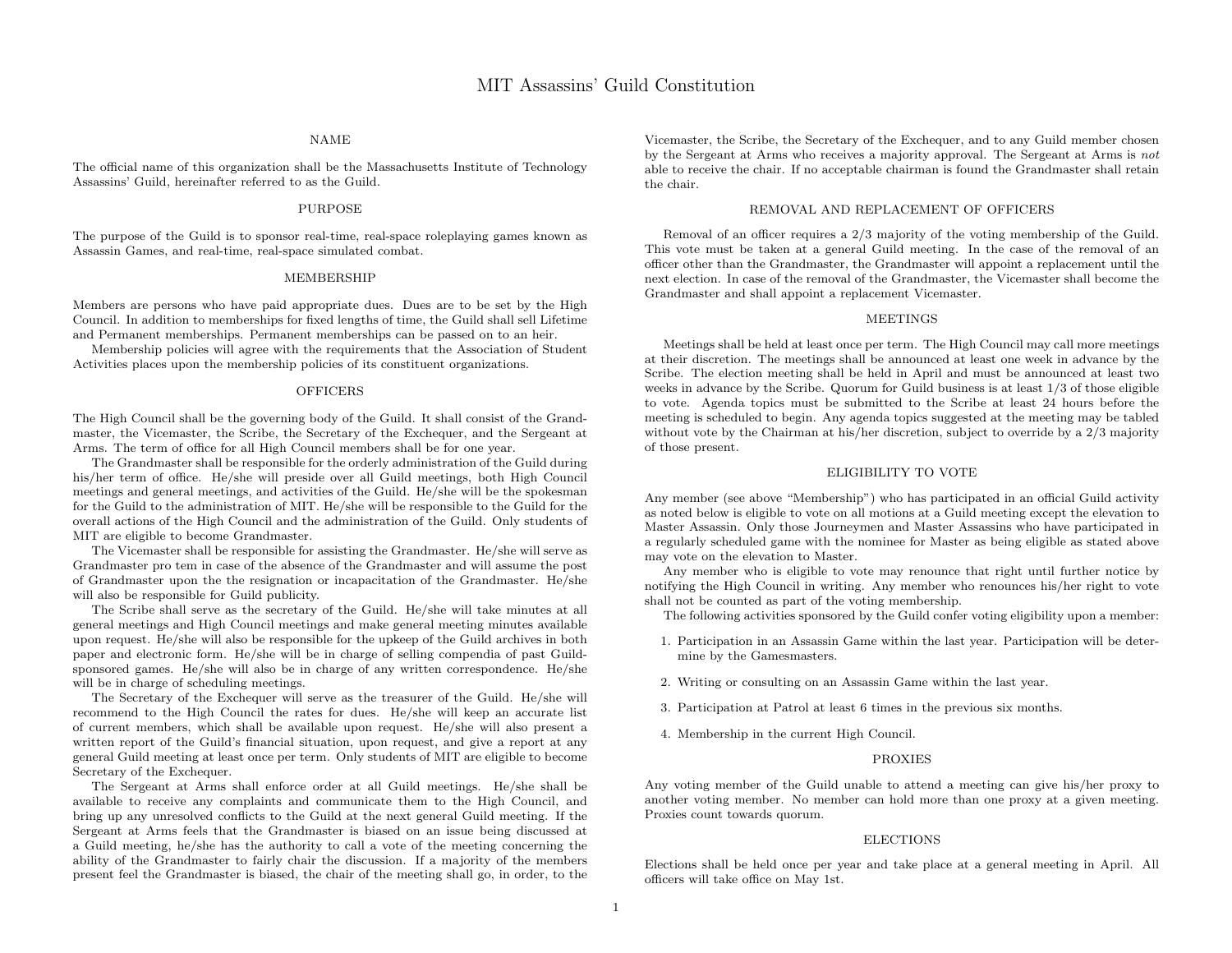The election procedure is as follows:

- 1. Nominations and voting will take place, in order, for the Grandmaster, the Vicemaster, the Scribe, the Secretary of the Exchequer, and the Sergeant at Arms.
- 2. After each officer is elected, nominations are opened for the next office to be voted upon.
- 3. All elections will take place by preferential balloting.

## PROCEDURE

The meetings of the Guild shall operate under Robert's Rules of Order except where specifically contradicted in this Constitution.

### RANK

The rank of Journeyman will be given to any person participating in an approved Guild activity AND having paid the dues set down by the Secretary of the Exchequer.

The rank of Master Assassin shall be awarded to any Journeyman for the demonstration of exceptional skill in Guild activities. Nominations may be made by the High Council, the Gamesmasters of a game in which the Journeyman participated, or a petition of 1/3 of the players in the game for which the nomination is made.

### VOTING FOR MASTER ASSASSIN

The voting for Master Assassin shall be conducted in the following manner:

There shall be three possible votes: Yes, No, Abstain.

A Journeyman shall be elevated to the rank of Master Assassin upon receiving a majority of yes votes among those voting yes, no, or abstain (i.e., abstains count against.)

## STANDING POLICIES

All standing policies of the Guild must be voted upon every three years for renewal. Any standing policy may be revised by a majority vote at any Guild meeting. Any standing policy may be suspended by a unanimous vote of the High Council, subject to referendum by the Guild at the next meeting.

# PATROL

Patrol is a weekly game offered by the Guild. Patrol will be run in accordance with the rules set down by the Patrol Committee. Appointment of the Patrol Committee shall be governed by a standing policy.

### EXPULSION

Any member of the Guild may be expelled for just cause and after due deliberation. A motion to expel a member can be brought by either the High Council or a petition of 1/3 of the voting membership. If such a motion is made, the person being considered for expulsion must be notified in writing at least one week prior to the meeting where his/her expulsion will be considered. Expulsion requires a 2/3 majority of the voting membership of the Guild.

# AMENDMENTS

This constitution can be amended by a 2/3 majority of the voting membership of the Guild. Discussion shall take place at any general meeting with votes being accepted by the High Council for a period of one week afterward. The text of amendments must be submitted to the Guild at least one week prior to the meeting at which they will be voted upon.

# DISCLAIMER

The MIT Assassins' Guild agrees to abide by the rules and regulations of the Association of Student Activities, its Executive Board, and the Finance Board. This constitution, amendments to it, and the by-laws of this organization shall be subject to review by the ASA Executive Board to ensure that they are in accordance with the aforementioned rules and regulations.

The ASA's requirements that are not otherwise explicitly covered in this Constitution are to be listed after the end of this document. This list is to be maintained by the Scribe and may be freely modified by the High Council to reflect the current requirements placed upon the Guild by the ASA.

## CURRENT STANDING POLICIES

- 1. Unless the involved GM teams agree, any game during the term or IAP which spans more than one day shall have a buffer of a weekend before and after. (Spring 2015)
- 2. All games will have a zampolit to ensure that the game is completed on time and consistent with the quality of game/mechanics that the guild has come to expect.
	- The High Council shall secure a report from the zampolit before scheduling the game, and it is the responsibility of the vicemaster to ensure that the zampolit reports regularly to the High Council.
	- No game will be scheduled or run without a zampolit signing off on it.
	- Zampolits may be chosen by the GM team, but may be arbitrarily refused by a majority of the High Council.
	- If a GM-team selected zampolit is refused by a majority of the High Council, that GM team forfeits the right to select a zampolit; a zampolit will be swiftly appointed to the GM team by the High Council.
	- It is expressly the zampolit's responsibility and right to advise the High Council to cancel a game if they deem it necessary.
	- A zampolit must be a guild member in good standing and a member of the MIT community.

• The zampolit shall not write any portion of the game. (Spring 2015)

- 3. A GM team has the final say as to which observers may observe their game and in what capacity they may do so. Observing a game is a privilege that may be revoked at any time by any member of the GM team. A player may ask an observer to leave the area. If a problem persists, they can ask a GM to remove the offending observer. (Spring 2015)
- 4. The Master nomination/voting policy will be as follows:
	- Master voting may occur at any general Guild meeting.
	- Candidates must be nominated beforehand (with sufficient time to include the nomination in the announcement for the meeting by the High Council). Nominations can be made by a GM team of a game in which the nominee has played, or by a petition by any 10 Guild members in good standing who have played in a game with the nominee, in which case the High Council shall nominate anyone so petitioned.
	- Each candidate will be voted on in a separate ballot, and each balloting will be preceded by closed debate on the candidate's qualifications for master. The candidate will not attend the debate.